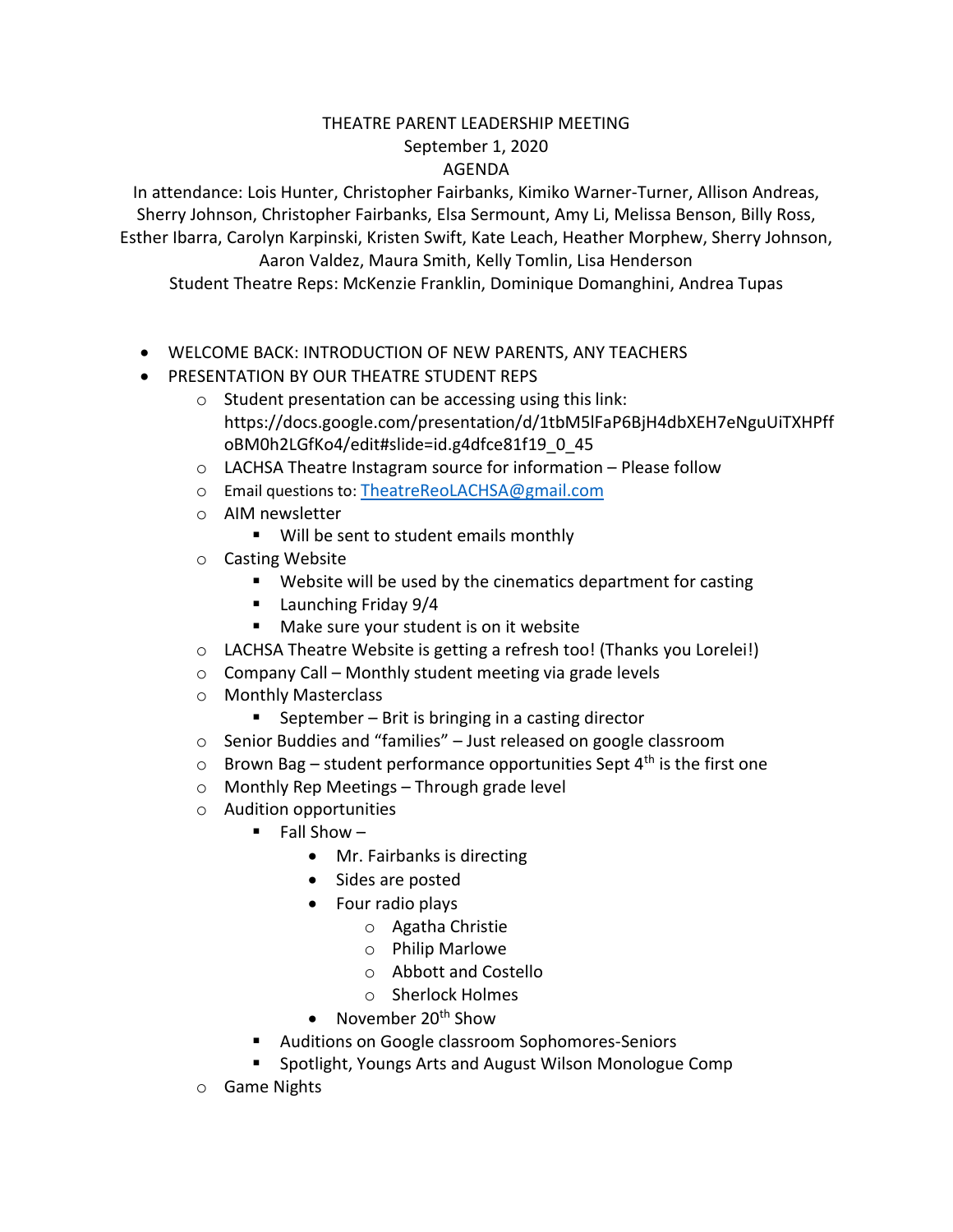- Freshman game night Sept 3rd at 7
- Sophomore game night Sept  $3<sup>rd</sup>$  at 7
- **Junior game night Sept 10<sup>rd</sup> at 7**
- Senior game night  $-$  Every other Thursday
- HOW DID YOU SURVIVE THE SUMMER?
- DESIGNATE THE PARENT NOTE-TAKER FOR OUR MEETINGS Kate will the notes
- OVERVIEW OF THE COMING YEAR OF EVENTS/ACTIVITIES/OPPORTUNITIES
	- o August Wilson Monologue
		- November  $5<sup>th</sup>$  by 10pm
	- o Spotlight and Young Arts
		- **October 16th**
		- Seniors working with Tuffet
- RESPONSIBILITIES/EXPECATATION OF PARENT LEADERS: Including hosting grade-level parent zooms to get acquainted and listen to issues to bring back to this committee; support for season shows and grade level projects. Master classes
	- o All parent leaders will communicate with their cohort
		- How are they doing?
		- How are the kids doing?'
		- Host Zooms with cohort parents
	- o Grade Level Projects hopefully live starting in February.
	- o Teachers may need assistance with props
- EMAIL/PHONE ACCESS
	- $\circ$  Lois is emailing all parents asking if there is anyone who does NOT want to be on the email list.
- WHAT ARE YOUR STRENGHTS, CONNECTIONS, EXPERTISE, ETC., TO ADD TO THE LEADERSHIP COMMITTEE AND THE SCHOOL?
	- o Master classes with people in the business
		- $\blacksquare$  1:30-2:30 Any day but Friday
		- Who would like to spearhead taskforce?
		- **Kristen suggested reaching out to colleges for master classes**
	- $\circ$  Jeffrey Dollinger Needs support for the foundation
	- o Lisa suggested creating a survey for parents to help assess.
- WHAT FOCUS GROUPS WOULD YOU LIKE TO SPEARHEAD? ( i.e.., *Parent Survival Kit Maybe a senior parent?*)
	- o Parents are a critical partner
	- o Metal Health Topics
- DEPARTMENT PROGRAM/CURRICULAR FEEDBACK
	- $\circ$  Maura Junior parents mentioned physicality is lacking and would like to see it increased movement where appropriate.
	- o Lois will bring to the faculty.
	- o Mr. Fairbanks shared that start up is information heavy and movement will begin. Students should have space available for movement.